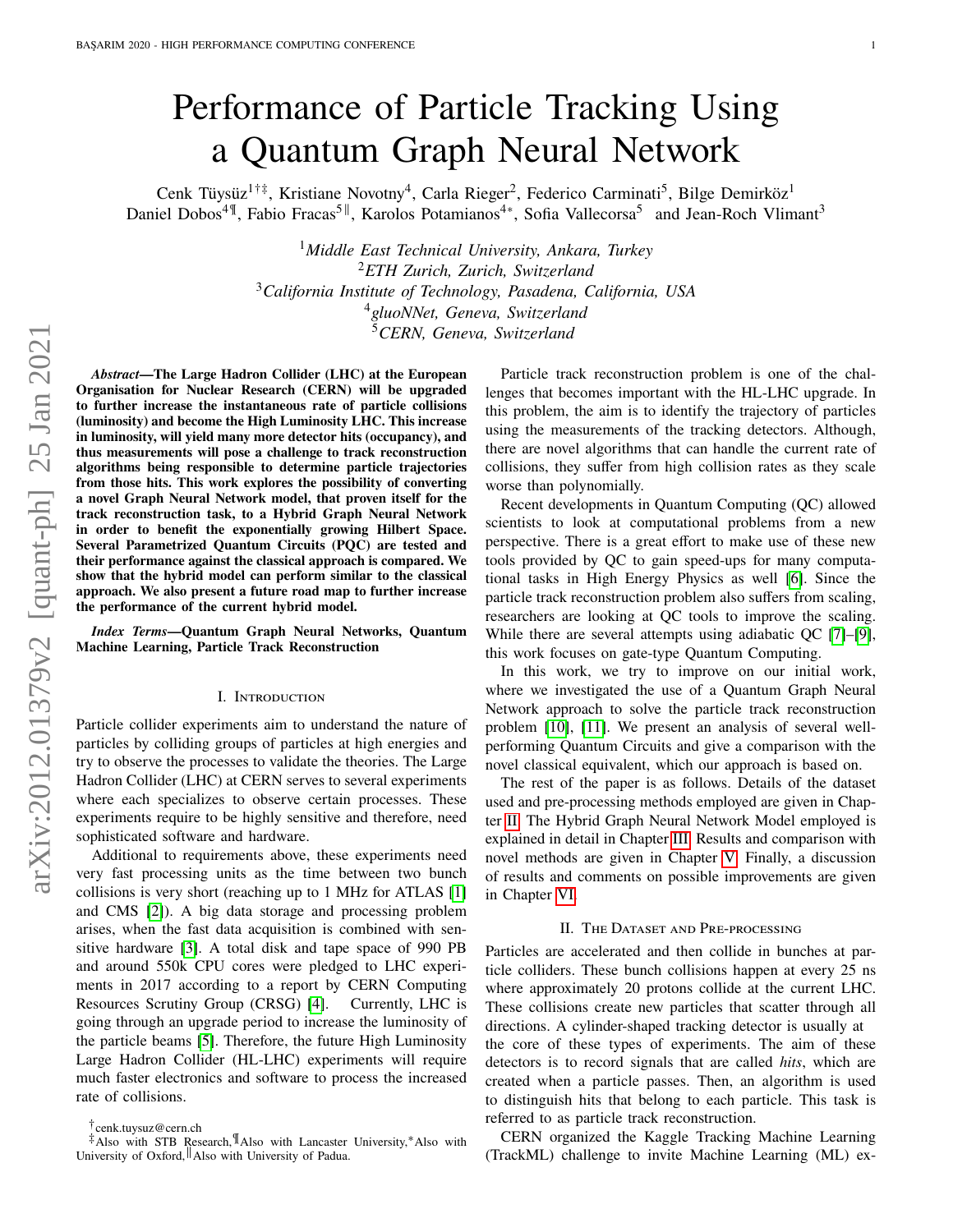perts to solve the problems in particle track reconstruction in 2018 [\[12\]](#page-5-10). Since then, the dataset is being used for many researchers to benchmark their results. This work follows the trend and uses the TrackML dataset to give a better comparison to other approaches.

The TrackML dataset contains 10k simulated events. In this work, only 100 events representing 1% of the available dataset are used due to constraints in run time of quantum circuit simulations which may take several weeks. To further reduce the size of the dataset, we omit some parts of the detector to decrease the high combinatorics and track ambiguity caused by vertical (endcap) layers. Horizontal (barrel) layers (8, 13, 17) that are located near the center of the detector are kept, while the data coming from vertical (endcap) layers are omitted. The geometry of the TrackML detector that is used to create the simulated dataset, as well the part of the detector that is selected to be used in this work can be seen in Fig. [1.](#page-1-1)



<span id="page-1-1"></span>Fig. 1. TrackML detector geometry and the selected barrel region.

The TrackML dataset contains spatial coordinate information as well as the particle id of each hit. The dataset is used to construct a preliminary graph that connects all the relevant hits, while also preserving the ground truth information by checking the particle id's that belong to same particles. These connections are made using a set of selections that can be seen in Table. [I](#page-1-2) to keep pre-processing time short and to keep the selection process as abstract as possible.

These selection choices are the same as used by Hep-TrkX [\[13\]](#page-5-11) and their pre-processing code is used, as well. Since particles move along the  $+\hat{r}$  direction we can slice the graphs without loosing much information. All events are sliced to 8 pieces in  $\eta$  and to 2 pieces in  $\zeta$  directions to reduce the size of each graph. Although there are tracks lost near the edges of the slices, they are omitted in this work. Also there are proposed ideas to recover those lost tracks by coinciding the slices, however this procedure is not a topic of this work.

After pre-processing, the dataset contains 1600 subgraphs which were constructed using 100 events, where hits are now called *nodes* and tracks that connect hits are called as *edges*. A subgraph contains 350 nodes and 500 edges on average. The change of edges by layers can be seen in Fig. [2](#page-1-3) and a subgraph can be seen in Fig[.3.](#page-1-4)

## III. Quantum Graph Neural Network Model

<span id="page-1-0"></span>The Quantum Graph Neural Network (QGNN) model takes a pre-processed subgraph as an input and gives a probability

<span id="page-1-2"></span>TABLE I Selections applied to TrackML dataset for preprocessing.

|                               | Parameter          | Constraint      |          |  |  |
|-------------------------------|--------------------|-----------------|----------|--|--|
|                               | $ p_T $            | >1 GeV          |          |  |  |
|                               | Δφ                 | < 0.0006        |          |  |  |
|                               | z <sub>0</sub>     | < 100mm         |          |  |  |
|                               | η                  | $[-5, 5]$       |          |  |  |
|                               |                    |                 |          |  |  |
|                               |                    |                 |          |  |  |
|                               |                    |                 |          |  |  |
| 1e5                           |                    |                 |          |  |  |
| 2.0                           |                    |                 | True     |  |  |
|                               |                    |                 | False    |  |  |
| s<br>Amount of edges<br>4.0.5 |                    |                 |          |  |  |
|                               |                    |                 |          |  |  |
|                               |                    |                 |          |  |  |
|                               |                    |                 |          |  |  |
|                               |                    |                 |          |  |  |
| 0.5                           |                    |                 |          |  |  |
|                               |                    |                 |          |  |  |
|                               |                    |                 |          |  |  |
| 0.0<br>$1-2$                  | $2 - 3$<br>$3 - 4$ | 4-5 5-6 6-7 7-8 | 8-9 9-10 |  |  |
| Layer                         |                    |                 |          |  |  |

<span id="page-1-3"></span>Fig. 2. Bar plot of edges by layers of a single event that corresponds to 16 subgprahs. The change in ratio of True (blue) / Fake (orange) edges per layer shows that combinatorics creates many fake edges, particularly in the initial layers.



<span id="page-1-4"></span>Fig. 3. One subgraph (1/16 of an event) after preprocessing in cylindrical coordinates. On the left plot, r vs  $\phi$  is shown. On the right, the same subgraph is displayed in r vs. z coordinates. True edges are displayed in blue, while false edges are shown in red.

output for all initial edges. The model is built over an Attention Passing Graph Neural Network following the same strategy with the HepTrkX project, which is the classical equivalent of this work. Different than the classical approach, in this work, we replace some of the Multi Layer Perceptrons (MLP) with Quantum Neural Networks (QNN). Therefore, we achieve to build a Hybrid Graph Neural Network model that was previously referred to as QGNN. As the MLPs are directly converted to QNNs, the QGNN name is selected to be used, although the model is in fact a hybrid model. The overall pipeline is displayed in Fig. [4.](#page-2-0)

## *A. Classical Parts of the Network*

The QGNN consists of 4 important building blocks. First is the input layer MLP, whose task is to increase the dimension of the input data to a higher dimension. Input layer takes the spatial coordinate information as input and concatenates the required hidden dimensions to the input. Therefore, the output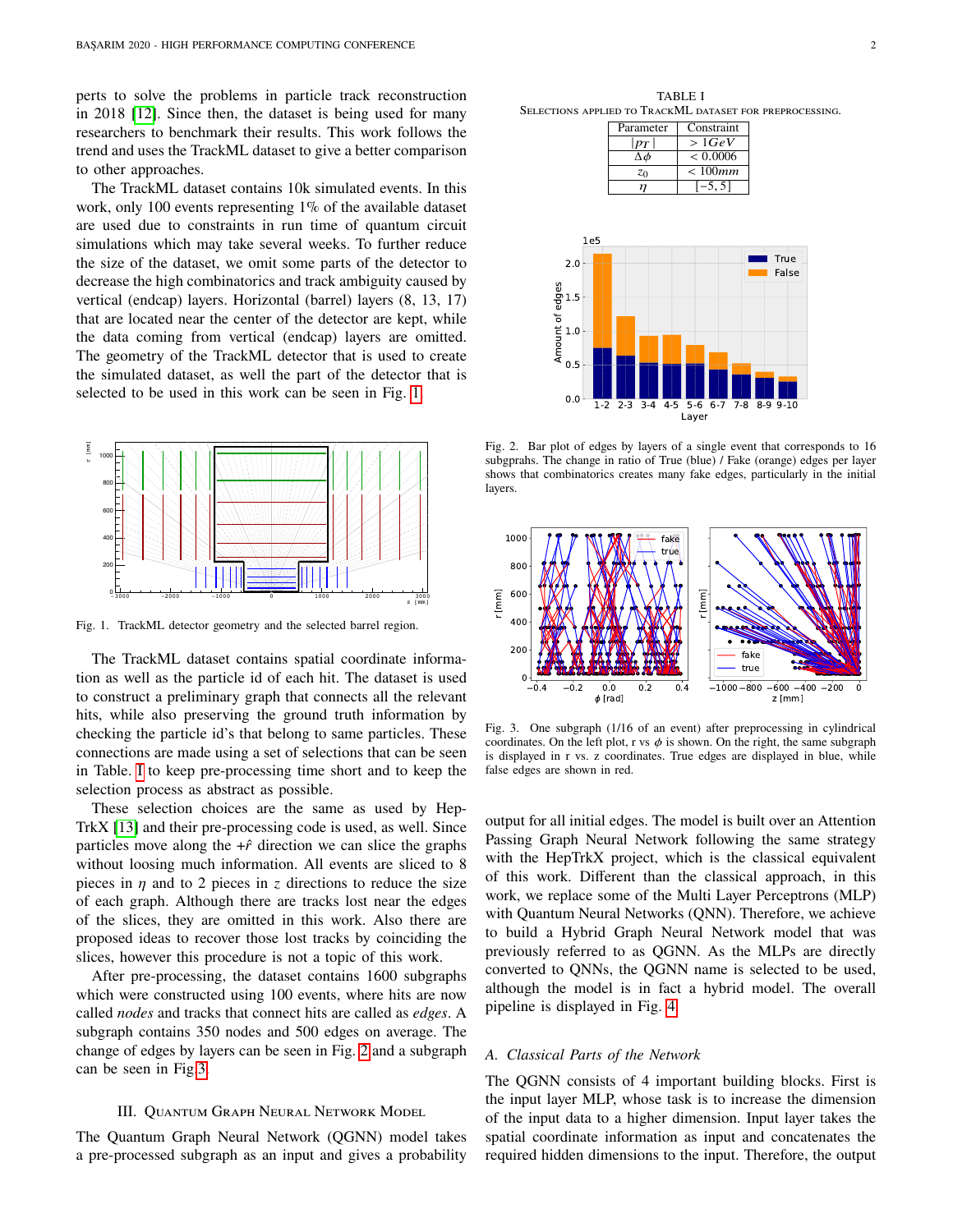

<span id="page-2-0"></span>Fig. 4. The overall Quantum Graph Neural Network pipeline.

of the input layer is the first node feature vector and it is referred to as  $h_i^0$ , where  $h_i^l \in \mathbb{R}^{3+N_{hidden}}$ .

The second building block is the Edge Network. Edge Network takes the node features and uses the connectivity matrix  $(e_{ik})$  to select all initially connected edges that are also called as doublets. Then, a QNN is run for all edges, whose output is the edge features  $(s_{ik})$ . Edge features are the probabilities of the edges considered as true, hence  $s_{jk} \in \mathbb{R}^1$ .

The edge features are used by the third building block, which is the Node Network. Node Network is very similar to Edge Network. However, it takes the new edge features and uses them to update node features. The  $s_{jk}$  matrix is used to construct the weights between all nodes. Then, a combination of all nodes with its neighbours are created. Therefore, this neighbour nodes array consists of combinations of 3 nodes that are called triplets. Finally, the triplets array is fed to the QNN, but this time the output would be the new node features  $(h_i^{l+1})$ . Then, the output is fed to the Edge Network again, and this recurrent process is repeated Niterations times.

## *B. The Quantum Neural Network*

The fourth and most important building block is the QNN. As mentioned above, the QNN is used inside both the Edge Network and the Node Network. However, the dimension of the input is different for each case.

QNN of the Edge Network takes  $N_{doublets}$  inputs with size  $\mathbb{R}^{2\times (3+N_{hidden})}$ . The QNN takes each edge as input and produce  $s_{jk} \in \mathbb{R}^1$ . QNN of the Node Network takes  $N_{triplets}$  inputs with size  $\mathbb{R}^{3 \times (3+N_{hidden})}$ . And, the output is  $h_i^{l+1} \in \mathbb{R}^{N_{hidden}}$ . The discrepancy in the input size requires use of two different QNNs.

The QNN has three layers that can be seen in Fig. [5.](#page-2-1) First layer, which is called Information Encoding Quantum Circuit (IQC), is used to encode the input data to qubits. The second layer is the PQC, which has its own trainable parameters. The final layer is the measurement layer where the states of the qubits are observed.



<span id="page-2-1"></span>Fig. 5. The QNN data flow diagram.

*1) Information Encoding:* The first layer of the QNN block is responsible for information encoding. A very careful approach should be followed to make use of the exponentially growing Hilbert Space when encoding the classical data. A smart choice of encoding can allow the model to avoid barren plateaus and speed-up the training [\[14\]](#page-5-12), [\[15\]](#page-5-13). We follow a simple encoding strategy, as the width, depth and number of qubits in our model is relatively low. This strategy involves using only  $N_{aubits}$   $R_v$  gates. A one qubit example is given below, where a single variable  $\theta$  is encoded to a qubit. Then, the expectation value of the circuit w.r.t. to Z-direction is calculated to observe the encoded information vs. the classical information. These steps are given from [\(1\)](#page-2-2) to [\(4\)](#page-2-3) and the quantum circuit representation is given in Fig. [6.](#page-2-4)

<span id="page-2-2"></span>
$$
|0\rangle \quad \boxed{R_y(\theta)} \quad \boxed{\nearrow}
$$

<span id="page-2-4"></span>Fig. 6. Information encoding using a single qubit.

$$
\begin{aligned} |\Psi\rangle_{\theta} &= R_Y(\theta) \, |0\rangle \\ &= \begin{pmatrix} \cos(\theta/2) & -\sin(\theta/2) \\ \sin(\theta/2) & \cos(\theta/2) \end{pmatrix} \begin{pmatrix} 1 \\ 0 \end{pmatrix}, \end{aligned} \tag{1}
$$

$$
\begin{cases}\n\sin(\theta/2) & \cos(\theta/2) \end{cases} \begin{cases}\n\begin{pmatrix}0\end{pmatrix}, & \cos(\theta/2) \\
\sin(\theta/2) & 11\end{pmatrix}.\n\end{cases}
$$

$$
M = \langle \Psi | \sigma_Z | \Psi \rangle_{\theta}, \tag{3}
$$

$$
M = \cos(\theta/2)^2 - \sin(\theta/2)^2
$$

<span id="page-2-3"></span>
$$
= \cos \theta \tag{4}
$$

The  $R<sub>Y</sub>$  mapping produces a  $cos(\theta)$  function, as it can be seen from [\(4\)](#page-2-3). The cosine function is a periodic and not a 1-to-1 function. Therefore, only a half period of the function should be considered in order the avoid unwanted overlaps in data. Thus, we map the input data to be  $\in [0,\pi]$ . This strategy is repeated for all data points. Therefore, for an input with the size  $\mathbb{R}^n$ , there are n qubits needed. The extended information encoding quantum circuit (IQC) can be seen in Fig. [7.](#page-2-5)

|             | $ 0\rangle - R_y(x_0)$ |
|-------------|------------------------|
| $\ket{0}$ - | $R_y(x_1)$             |
|             | $R_y(x_i)$             |
|             | $R_y(x_n)$             |

<span id="page-2-5"></span>Fig. 7. Information encoding quantum circuit.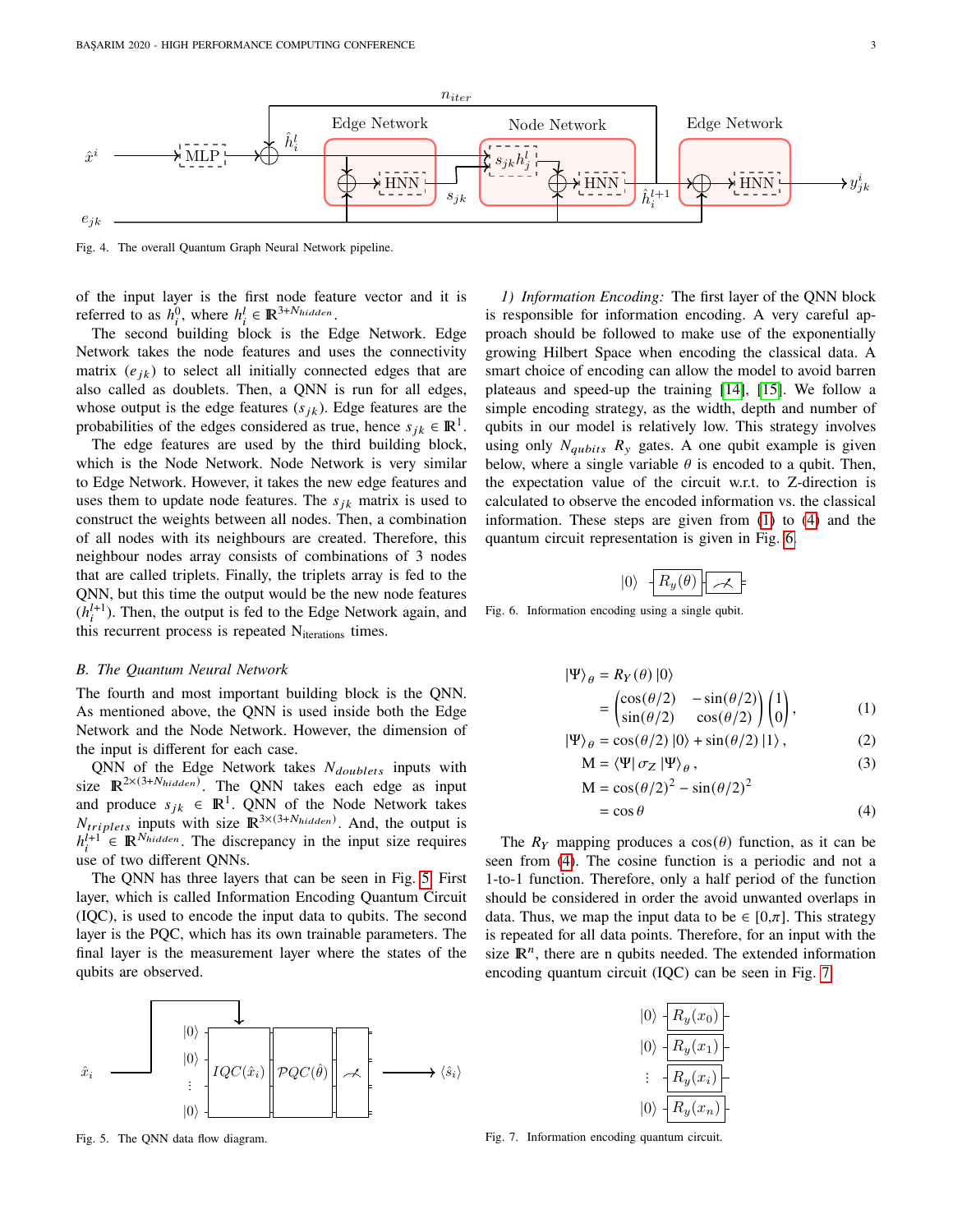

<span id="page-3-0"></span>Fig. 8. Parametrized Quantum Circuits. Circuits are plotted using  $\langle q|pic \rangle$  [\[16\]](#page-5-14). They are based on the work by Bhatia [\[17\]](#page-5-15) and Grant [\[18\]](#page-5-16).

*2) Parametrized Quantum Circuits:* Parametrized Quantum Circuits (PQC) are quantum circuits whose operations depend on a list of parameters. PQCs lie at the heart of all Variational Quantum Algorithms. Choice of the PQC is very important as it determines the training performance. In this work, we use 3 PQC models, Matrix Product State (MPS) [\[17\]](#page-5-15), tree tensor network (TTN) and multi-scale entanglement renormalization ansatz (MERA) [\[18\]](#page-5-16). These models are shallow and low width quantum circuits, which can be executed using Noisy Intermediate-Scale Quantum (NISQ) devices. Two different circuits are created for each model, as different number of qubits are needed for the Edge and Node Networks. These circuits use 8 qubits for the Edge Network and 12 qubits for the Node Network, when the hidden dimension size is 1. They can be seen in Fig. [8.](#page-3-0) Additionally, the parameters of the PQCs are always initialized with a uniform random function such that they are  $\in [0, 4\pi]$ .

*3) Measurements:* The measurement block of the QNN is the last layer, where the quantum information is converted back to classical. When a measurement is taken, we loose a considerable amount of information as the quantum states collapses to one of the eigenstates of the observable we are measuring. To avoid the loss of information, several quantum state tomography methods are suggested in literature. In this work, we follow a simple strategy where we run each circuit 1000 times. The results are averaged to obtain an expectation value. This operation allows us to get a value of M for each qubit as also shown in [\(4\)](#page-2-3). The list of expectation values are referred to as the output of the QNN block.

## IV. Training the Network

The overall QGNN model is a hybrid structure, meaning that it contains parts that needs to be executed on a regular computer as well as parts that requires quantum computers. We can use conventional algorithms (e.g. gradient descent) when training the classical parts of the model. However, there is a need for some additional steps when training a quantum model. Algorithms that calculates gradients over quantum circuits (e.g. parameter shift rules [\[19\]](#page-5-17)) generally requires re-evaluation of the same circuit with different parameters, making the gradient taking a costly operation. Given that access to quantum computing hardware is rather limited at the moment, only simulations of quantum circuits are used in this work.

There are additional difficulties to appear when a training a quantum circuit model. Most important of them is the barren plateau problem, which prevents taking gradient signals from quantum circuits as their depth and width grow. Therefore, quantum circuits require additional strategies in the training step. However, as the PQCs used in this work are shallow circuits, an extra step is not employed further. This leaves an open door for further optimization of the current model.

Tensorflow [\[20\]](#page-5-18) is used to create the neural network pipeline. Pennylane [\[21\]](#page-5-19)is used to construct the connections between quantum circuits and classical neural networks. Qulacs [\[22\]](#page-5-20) is used to perform the quantum circuit simulations as it is one of the best performing quantum circuit simulator software. Qulacs allows use of GPUs as well as multi-thread CPU simulations which boosts the simulation times significantly. Experiments were performed using both GPU and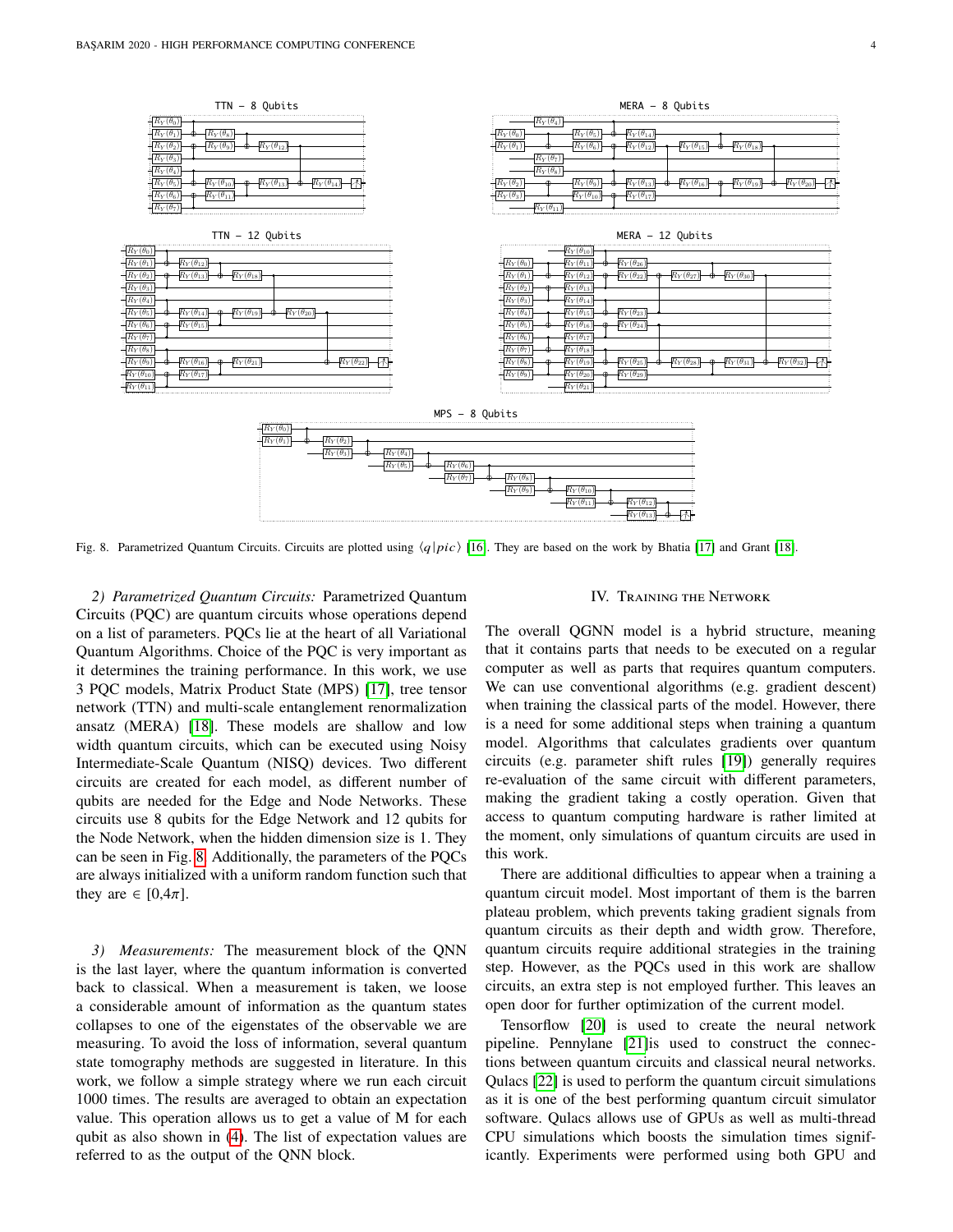multi-thread CPU options.

The dataset contains 1600 subgraphs, where 200 of them is selected randomly to be the validation set. All runs used the same validation set, while the order of the subgraphs is shuffled at each run, also all runs are repeated 3 times. Results in Chapter [V](#page-4-0) include averages of these 3 runs. ADAM optimizer and binary cross entropy loss function of Tensorflow with a learning rate of 0.03 is used. The loss function is weighted according to amount of true and false edges, in order to avoid preference towards false edges. All models are trained only for 1 epoch due to constraints in run time. Total training time of models are given in Table [II.](#page-4-2)

TABLE II Training times for different models.

<span id="page-4-2"></span>

| <b>PQC</b>  | Total<br>N <sub>parameters</sub> | Average Training Time<br>(1 training step)<br>[minutes] | <b>CPU/GPU</b>   |
|-------------|----------------------------------|---------------------------------------------------------|------------------|
| <b>MPS</b>  | 40                               | $2.43 \pm 0.76$                                         | $\mathrm{CPI}^1$ |
| TTN         | 42                               | $3.94 \pm 1.43$                                         | GPU <sup>2</sup> |
| <b>MERA</b> | 58                               | $6.45 \pm 2.38$                                         | GPU              |

<span id="page-4-0"></span><sup>1</sup>Intel(R) Xeon(R) Silver 4216 CPU @ 2.10GHz (8 threads)  ${}^{2}$ CPU (1 thread) + Nvidia 1080 Ti GPU

# V. RESULTS

In this section, the learning curves are presented for different models. We use Area Under the Curve (AUC) as the primary metric, which is a common choice in many Deep Learning applications. As it name suggest AUC is the area under the Receiver Operating Characteristic (ROC) curve and ROC is the curve obtained by plotting true positive rate (TPR) against the false positive rate (FPR). The main reason to use AUC is to better asses the capability of models to distinguish True Positive (TP) and True Negative (TN) outputs. TP and TN are chosen according to a threshold, but this the AUC metric looks at all possible thresholds and evaluate the model performance for all possible thresholds. Therefore, AUC gives a better assessment on a model's performance compared to good old accuracy and precision metrics. As AUC is the area of a normalized curve, it can have values from 0 to 1, where 1 is the perfect score and 0.5 represents ideal randomness. are of 0.03 is used. The loss free interaction is welled the mass of the control interaction of the single interaction of the mass of the mass of the mass of the mass of the mass of the mass of the mass of the mass of the

We present the learning curves of the models for 1 epoch in Fig. [9.](#page-4-3) It can be seen from both plots that as the number of parameters of the model increase the performance gets better as expected. TTN and MERA models seem to perform close to 0.8 AUC.

The main training performance comes from iterating the model over the same training data, in Deep Learning. However, in our case, we only have 1 epoch. Therefore, we give a comparison with a simplified classical version after 1 epoch. The AUC values vs. number of parameters comparison after 1 epoch of training can be seen in Fig. [10.](#page-4-4) Classical HepTrkX-GNN model is tested with hidden dimension sizes 1, 5 and 10, while our work only has 1 hidden dimension. All models



<span id="page-4-3"></span>Fig. 9. Learning curves of the model with different PQCs. The AUC curve is plotted on the left. The loss curve is plotted on the right.

We should note here that the original HepTrkX results suggest using a hidden dimension size of 128 with 6 iterations trained for 30 epochs. As classical models produce much larger gradients, we further decreased the learning rate from 0.03 to 0.001 only for the classical models. Thus, the model that we compare against here is a simplified version.



<span id="page-4-4"></span>Fig. 10. Comparison of results after 1 epoch against AUC and number of parameters.

Comparison against the classical model shows that the QGNN approach is not exceeding the AUC values of the classical model but has a similar performance. There is no clear Quantum Advantage that we can declare with the current results. A better assessment of a possible advantage should be made after exploring the possible benefits of increasing the hidden dimension size and number of iterations. As we have previously shown, increasing the size of the hidden dimension and number of iterations improves the performance significantly [\[11\]](#page-5-9). Results of training a model with different parameters clearly show potential of the improvements provided with increase in hidden dimension size in Fig. [11.](#page-5-21)

#### VI. CONCLUSION

<span id="page-4-1"></span>In this work, we implement a, first of its kind, Quantum Graph Neural Network model for particle track reconstruction. We showed that the simplified model can perform similar to classical approaches. We also gave an evidence on how scaling the network in hidden dimension size can improve its performance. However, it is known that there are many obstacle against training extended Quantum Neural Networks efficiently. Therefore, we keep a conservative attitude on the possible advantages of the Quantum Neural Networks.